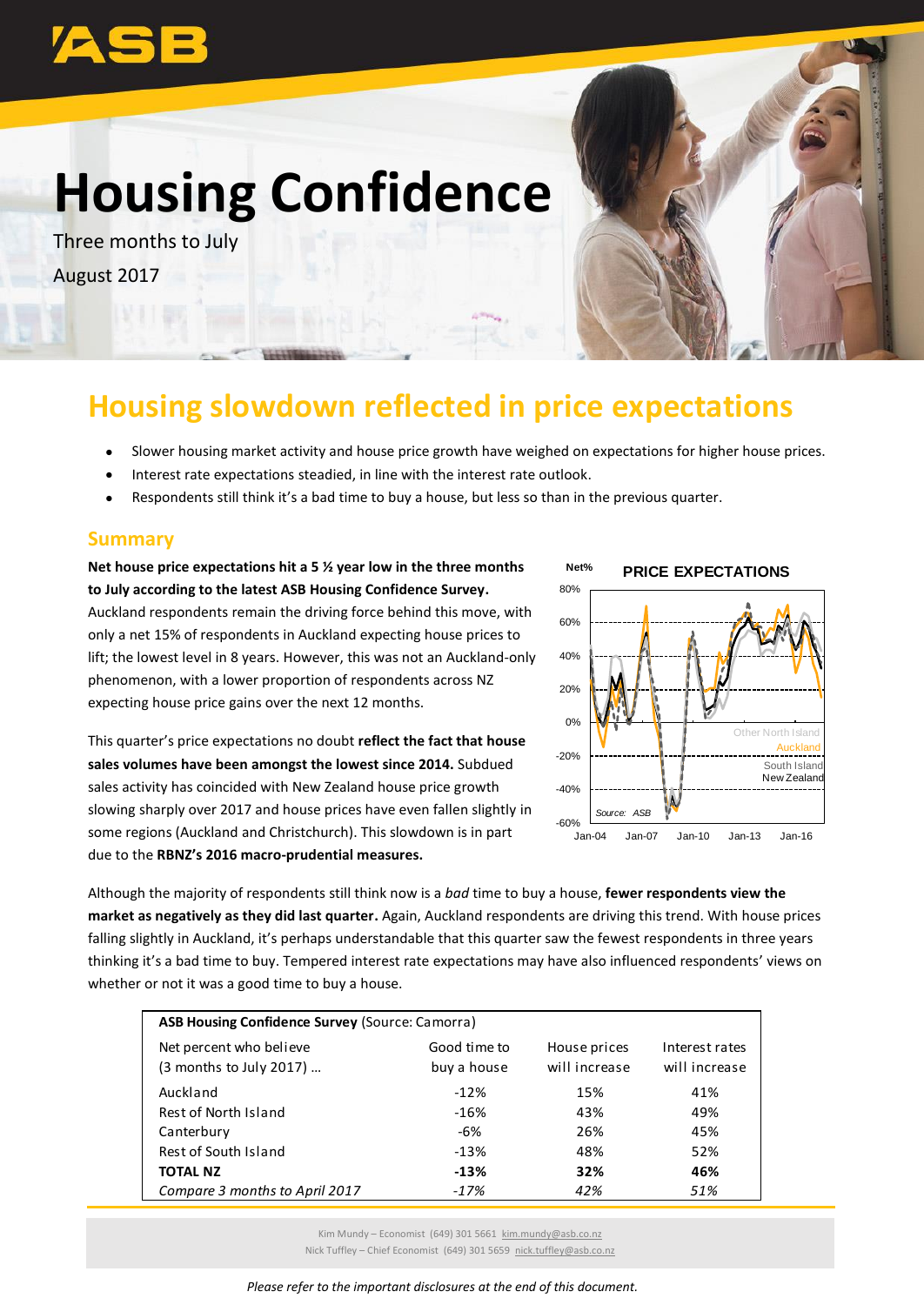#### **House price expectations continue to ease**

House price expectations hit a 5 % year low in the three months to April. Net price expectations fell across NZ, but most acutely in Auckland. A net 15% of respondents expect higher house prices over the next 12 months in Auckland – an 8-year low. A breakdown of the net quarterly figure for New Zealand is as follows:

- 47% of respondents to the ASB survey expect higher house prices, while 14% expect house prices to fall (was 53% and 11% last quarter);
- On balance, a net 32% expect higher house prices (was 42% last quarter);
- 26% expect no change (was 22%); while 13% don't know (was 13%).

The housing market has cooled substantially in the past 12 months, a fact that is no doubt impacting on these results. Looking at the details, price expectations fell most in Auckland, followed by Christchurch – the two regions where prices have recently fallen. House price expectations outside of Auckland and Christchurch remain more upbeat, largely reflecting the fact that price gains in most other regions have moderated, rather than fallen. Given that market conditions are likely to remain soft over the next few quarters, we anticipate even fewer respondents will expect house price gains in the next Housing Confidence survey.

#### **Interest rate expectations steady**

Ultimately, respondents still see higher interest rates ahead, according to the latest ASB Housing Confidence Survey, albeit to a slightly lesser extent that in April. Although interest rate expectations moderated slightly in the 3 months to July, they remain near recent highs. A breakdown of the net quarterly figure shows:

- 50% expect higher interest rates over the coming year, while 3% expect lower interest rates (54% and 3% last quarter);
- The difference being the 47% plotted opposite (was 51% last quarter);
- 24% expect rates to stay the same (20%); while 23% don't know (23%).



Although mortgage and term deposit rates lifted off their lows in late 2016/early 2017, interest rates have been largely steady recently. For one, the RBNZ continues to signal that interest rate hikes are a long way off. Further, question marks over the pace of future US Federal Reserve rates hikes have reduced some of the upward pressure on US interest rates. Pressures on bank funding have also alleviated slightly as deposit growth has stabilised while lending growth has slowed. On balance, respondents are likely to continue expecting interest rates to be flat to higher over the next few years as we gradually leave this period of historically-low interest rates behind us.

### **A better, but still not a good, time to buy a house**

Fewer respondents considered it a bad time to buy in the latest ASB Housing Confidence Survey. This reduction in negative sentiment was felt across NZ, but was most pronounced in Auckland. Breaking down the net quarterly figure:

- 12% say it is a good time to buy, while 25% say it is a bad time (was 11% and 28% last quarter);
- The difference is a net -13% (was -17% last quarter) i.e. a net 13% say it's a bad time to buy;
- 50% say it is neither good nor bad (was 47%) and 13% don't know (14%).

Those thinking it's a bad time to buy eased the most in Auckland where a net 12% think it's a bad time to buy (the lowest since April 2014), down from a net 19% in the three months to April. This was also the first quarter since July 2013 in which Auckland wasn't the region with the weakest sentiment. Although softening house prices appear to have tempered some of the recent pessimism, affordability constraints will limit how 'good' people feel about buying